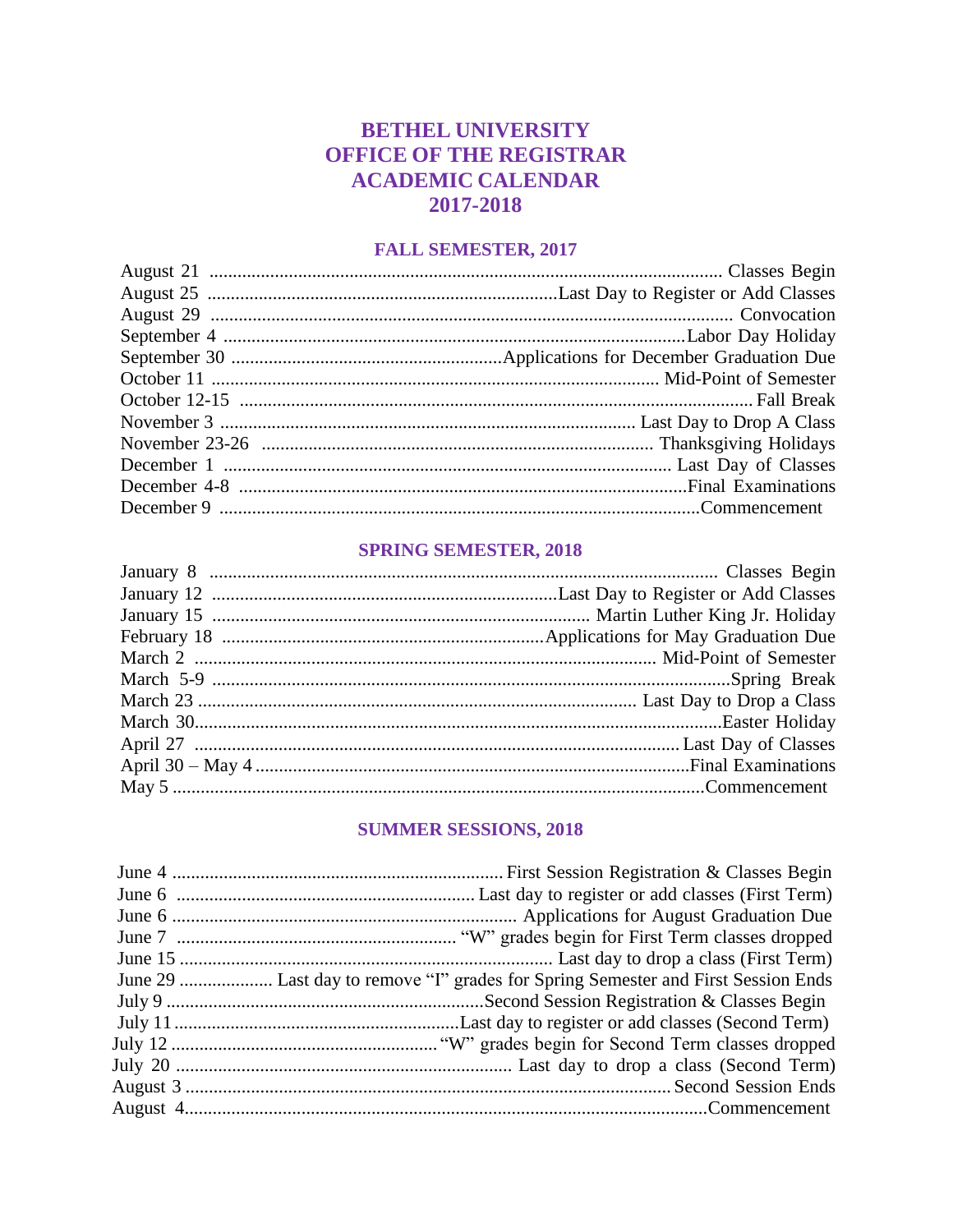# **SEMESTER CALENDAR FALL SEMESTER, 2017**

| 14 August<br>17 August   |                    | Course Syllabi due (Academic Dean's Office)<br><b>Freshman Orientation Begins</b>          |
|--------------------------|--------------------|--------------------------------------------------------------------------------------------|
| 21-25 August             |                    | Drop/Add Period & Late Registration                                                        |
| 21 August                | 8:00am             | Classes Begin                                                                              |
| 25 August                | 4:30 <sub>pm</sub> | Last day to add a course to class list<br>(Registrar's Office)                             |
| $28$ August – 3 November |                    | Courses dropped receive "W" grade<br>(Registrar's Office)                                  |
| 28 August                |                    | Office Schedules due<br>(Academic Dean's Office)                                           |
| 29 August                | 11:00am            | Opening Convocation (175 <sup>th</sup> Year)                                               |
| 1 September              |                    | Faculty Load Reports and Professional<br>Development Plans due<br>(Academic Dean's Office) |
| 4 September              |                    | Labor Day Holiday                                                                          |
| 8 September              |                    | 3-Week At-Risk Reports Due                                                                 |
| 12 September             |                    | Spring Semester Schedule<br>Recommendations Due (Registrar's Office)                       |
| 15 September             | 4:30 <sub>pm</sub> | Last day to remove "I" grades from Summer<br>Semester                                      |
| 29 September             |                    | 6-Week At-Risk Reports Due                                                                 |
| 30 September             |                    | Applications for December Graduation due<br>(Registrar's Office)                           |
| 3 October                |                    | Spring Schedule Finalized                                                                  |
| 6 October                |                    | Mid-Point of Semester                                                                      |
| 12-15 October            |                    | <b>Fall Break</b>                                                                          |
| 20 October               |                    | 9-Week At-Risk Reports Due                                                                 |
| 23 October - 3 November  |                    | Spring Semester Early Registration                                                         |
| 3 November               | 4:30 <sub>pm</sub> | Last day to drop a course (Registrar's Office)                                             |
| 6-10 November            |                    | <b>Student Evaluation of Instruction</b>                                                   |
| 23-26 November           |                    | Thanksgiving Holidays                                                                      |
| 1 December               |                    | Last Day of Classes                                                                        |
| 4-8 December             |                    | <b>Final Examinations</b>                                                                  |
| 8 December               |                    | Fall Semester 2017 ends                                                                    |
| 9 December               |                    | Commencement                                                                               |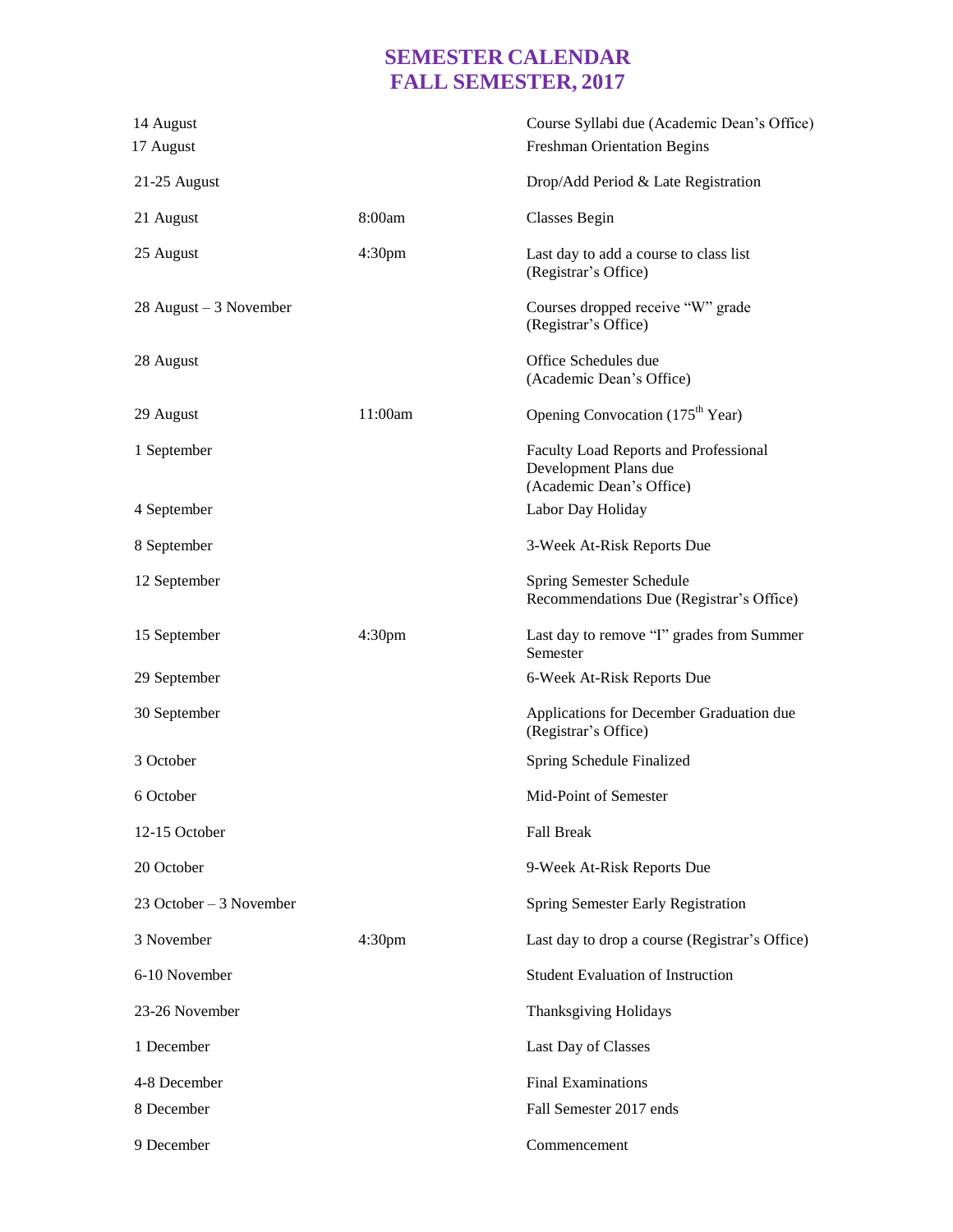## **EXAMINATION SCHEDULE FALL SEMESTER, 2017**

| <b>CLASS TIME</b>                        | <b>DAY</b> | <b>DATE</b> | <b>TIME</b>                        |
|------------------------------------------|------------|-------------|------------------------------------|
| MWF/MW/W/F 12:00, 12:30                  | Monday     | 12/04       | $9:00am - 11:00am$                 |
| M/MWF/MW/W/WF/F 9:00                     | Monday     | 12/04       | $12:30$ pm $- 2:30$ pm             |
| T/TTH/TH 9:15, 9:30                      | Monday     | 12/04       | $3:30 \text{pm} - 5:30 \text{pm}$  |
|                                          |            |             |                                    |
| <b>MWF/MW/WF/M 11:00</b>                 | Tuesday    | 12/05       | $9:00am - 11:00am$                 |
| T/TTH/TH 2:15, 2:30, 3:00                | Tuesday    | 12/05       | $12:30 \text{pm} - 2:30 \text{pm}$ |
| T/TTH/TH 1:00, 1:30                      | Tuesday    | 12/05       | $3:30 \text{pm} - 5:30 \text{pm}$  |
|                                          |            |             |                                    |
| MWF/M-F/M/MW/WF/W/F 8:00                 | Wednesday  | 12/06       | $9:00am - 11:00am$                 |
| M-F/M/MWF/W/WF/MW 10:00                  | Wednesday  | 12/06       | $12:30 \text{pm} - 2:30 \text{pm}$ |
| M/T/WTHF/MW/W 4:00, 4:15, 5:00, 5:30 Wed |            | 12/06       | $3:30 \text{pm} - 5:30 \text{pm}$  |
|                                          |            |             |                                    |
| M/W/MW/MWF/WF/F 1:00                     | Thursday   | 12/07       | $9:00am - 11:00am$                 |
| TTH/TH/T 8:00                            | Thursday   | 12/07       | $12:30$ pm $- 2:30$ pm             |
| M/MW/W/MWF/F 2:00, 2:30, 3:00            | Thursday   | 12/07       | $3:30 \text{pm} - 5:30 \text{pm}$  |
|                                          |            |             |                                    |
| T/TTH/TH 12:00, 12:30                    | Friday     | 12/08       | $9:00am - 11:00am$                 |

**Note:** Final examinations for all evening classes not listed above will be held on the day and time for each class during the week of December 4 - 8.

While an individual student may reschedule a specific exam time with his/her professor, no faculty member may reschedule an ENTIRE class exam time without PRIOR clearance from the Academic Dean.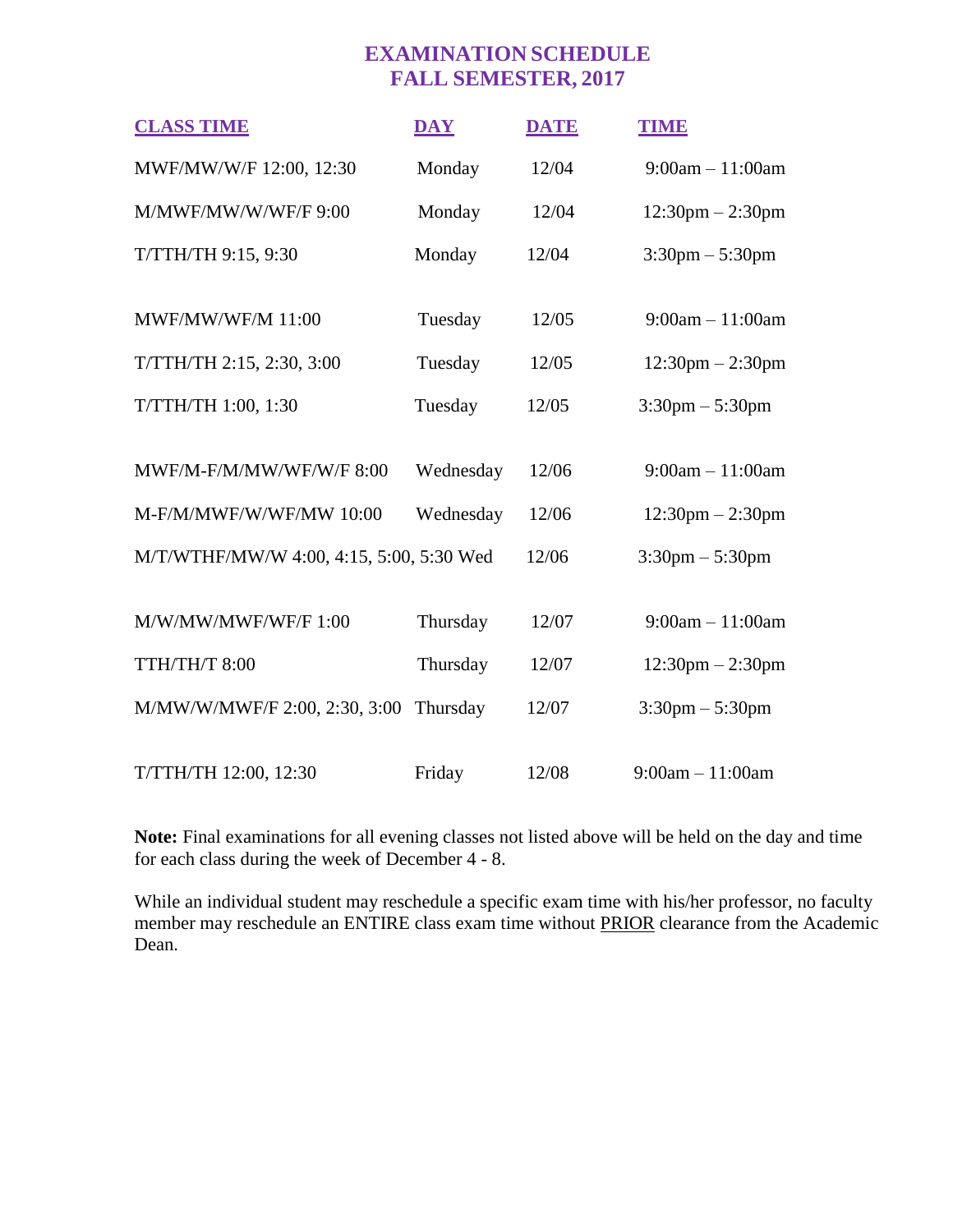## **SEMESTER CALENDAR SPRING SEMESTER, 2018**

| 2 January             |                    | Course Syllabi due (Academic Dean's Office)                                                             |
|-----------------------|--------------------|---------------------------------------------------------------------------------------------------------|
| 8 January             | 8:00am             | Classes Begin                                                                                           |
| 8 - 12 January        |                    | Drop/Add Period & Late Registration                                                                     |
| 12 January            | 4:30 <sub>pm</sub> | Last day to add a course to class list<br>(Registrar's Office) & Spring Semester<br>registration closes |
| 15 January            |                    | Martin Luther King, Jr. Holiday                                                                         |
| 16 January - 23 March |                    | Courses dropped receive "W" grade<br>(Registrar's Office)                                               |
| 16 January            |                    | Office Schedules due<br>(Academic Dean's Office)                                                        |
| 19 January            |                    | Faculty Load Reports due<br>(Academic Dean's Office)                                                    |
| 26 January            |                    | 3-Week At-Risk Reports Due                                                                              |
| 30 January            |                    | Summer & Fall Semester Schedule<br>Recommendations Due (Registrar's Office)                             |
| 2 February            | 4:30 <sub>pm</sub> | Last day to remove "I" grades from Fall Semester<br>(Registrar's Office)                                |
| 16 February           |                    | 6-Week At-Risk Reports Due                                                                              |
| 18 February           |                    | Applications for May Graduation Due<br>(Registrar's Office)                                             |
| 20 February           |                    | Summer/Fall Semester Schedules Finalized                                                                |
| 2 March               |                    | Mid-Point of Semester                                                                                   |
| 5 - 9 March           |                    | <b>Spring Break</b>                                                                                     |
| 9 March               |                    | 9-Week At-Risk Reports Due                                                                              |
| 23 March              | 4:30 <sub>pm</sub> | Last day to drop a course (Registrar's Office)                                                          |
| 26 March - 6 April    |                    | Summer & Fall Semesters Early Registration                                                              |
| 30 March              |                    | Easter Holiday - Good Friday                                                                            |
| $2 - 6$ April         |                    | <b>Student Evaluation of Instruction</b>                                                                |
| 27 April              |                    | Last Day of Classes                                                                                     |
| $30$ April $-4$ May   |                    | <b>Final Examinations</b>                                                                               |
| 4 May                 |                    | Spring Semester 2018 ends                                                                               |
| 5 May                 |                    | Commencement                                                                                            |